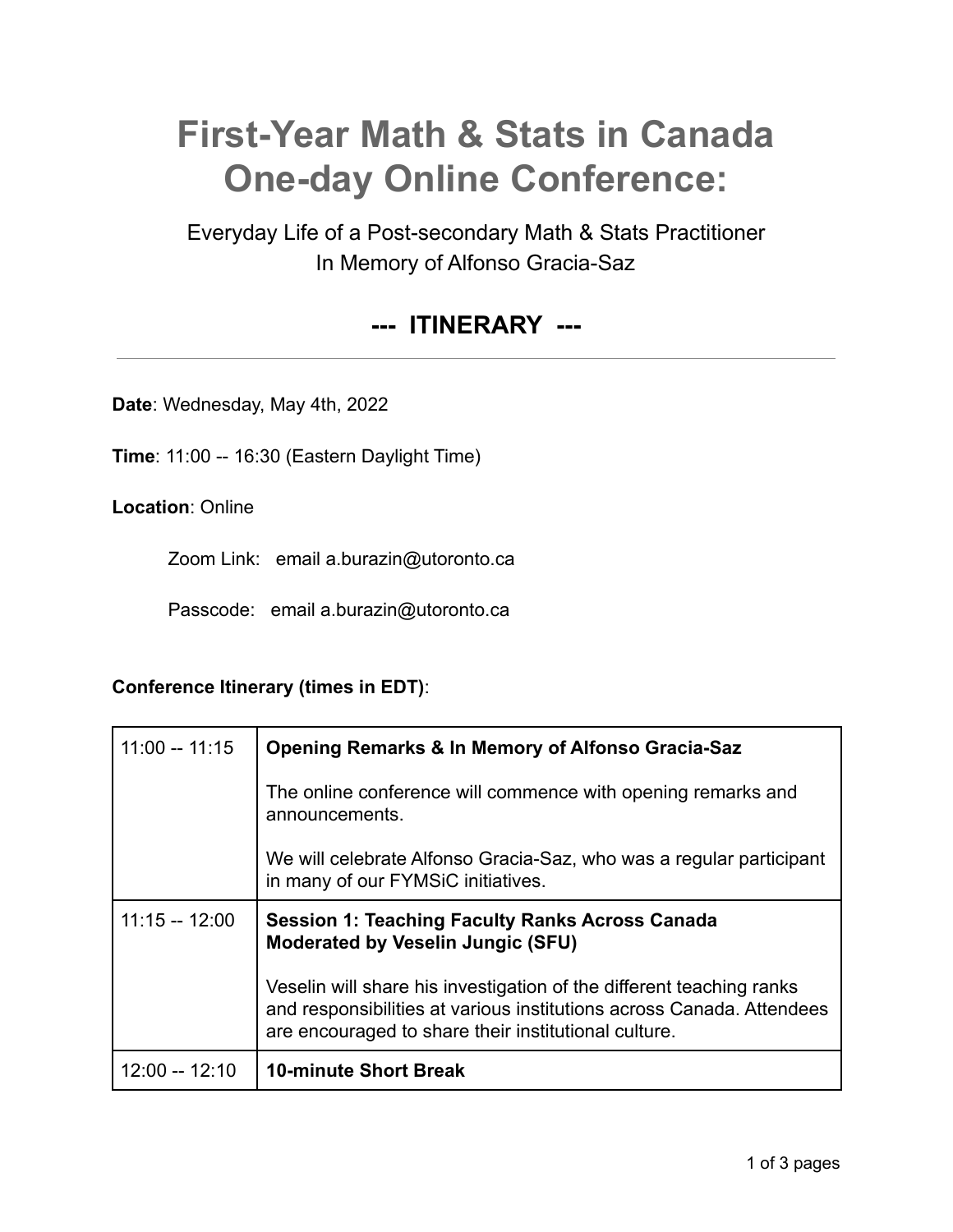| $12:10 - 13:10$ | <b>Session 2: 10-minute Presentations</b>                                                                                                                                                         |
|-----------------|---------------------------------------------------------------------------------------------------------------------------------------------------------------------------------------------------|
|                 | FYMSIC traditional short presentations will continue with some time<br>for a discussion after each talk.                                                                                          |
|                 | Kerri Webb (Selkirk): Is test a four-letter word? Teaching strategies<br>for math anxious and math averse students                                                                                |
|                 | Andrew Sketon (York): Mental health resources in the first-year math<br>classroom                                                                                                                 |
|                 | Jeremy Chiu (Langara): Mitigating Cheating by Incentivizing Honesty<br>and Positive Reinforcement                                                                                                 |
|                 | Diana Skrzydlo (Waterloo): Teaching Communication and Teamwork<br>in Math with LEGO!                                                                                                              |
|                 | Garu Au (Saskatchewan): Reflecting on teaching an introductory<br>course with no midterms or finals                                                                                               |
| 13:10 -- 14:00  | 50-minute Big Break                                                                                                                                                                               |
| 14:00 -- 14:45  | Session 3: Grants, Publications, Supervising Undergraduate &<br><b>Graduate Students</b><br><b>Moderated by Darja Barr (Manitoba)</b>                                                             |
|                 | From our survey sent out, Darja will provide a snapshot of our<br>FYMSiC community's scholarly work and academic service.<br>Attendees will be able to share their experiences and ask questions. |
| 14:45 -- 14:55  | <b>10-minute Short Break</b>                                                                                                                                                                      |